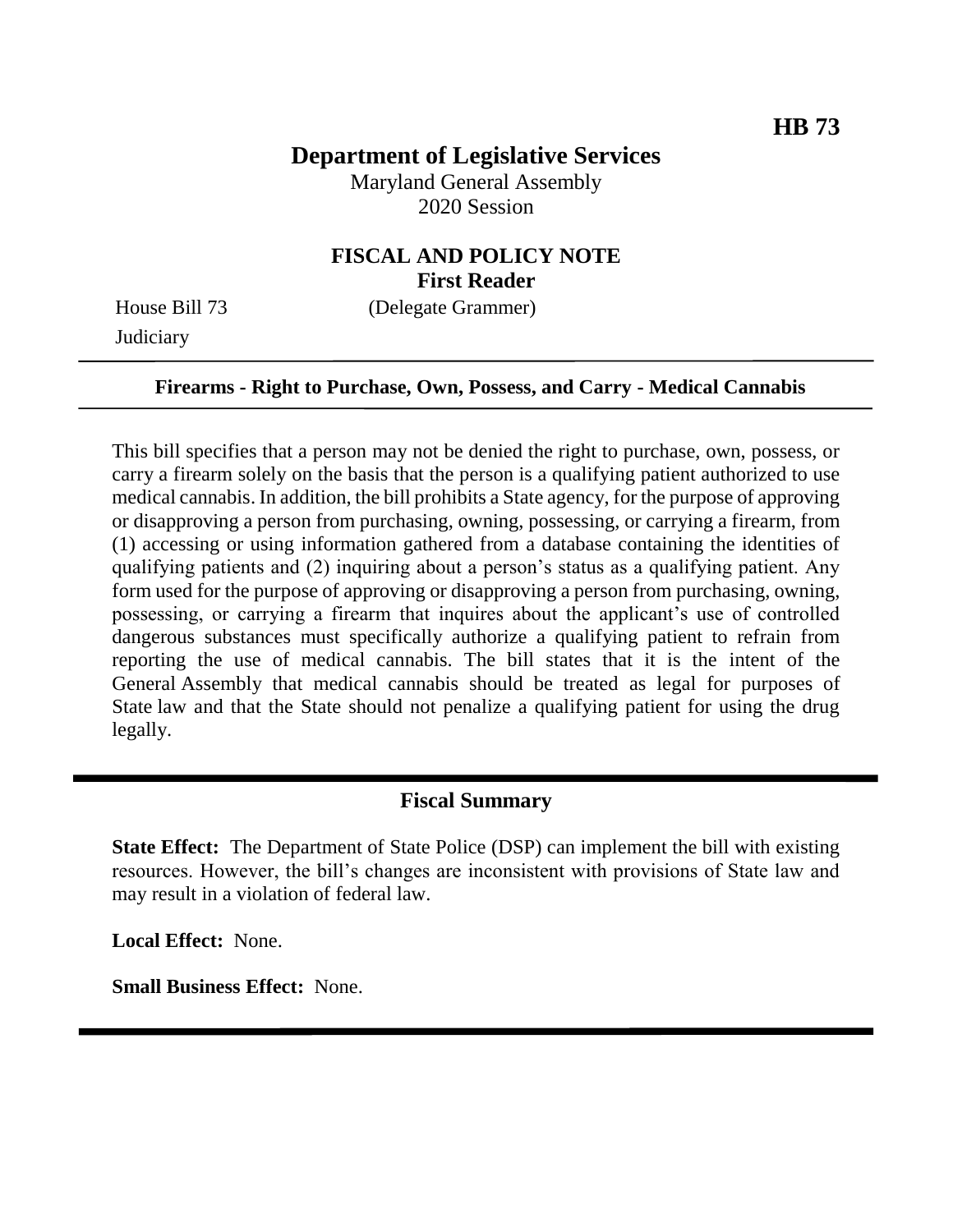# **Analysis**

### **Current Law:**

### *Maryland's Medical Cannabis Program*

The Natalie M. LaPrade Medical Cannabis Commission is responsible for implementation of the State's medical cannabis program, which is intended to make medical cannabis available to qualifying patients in a safe and effective manner. The program allows for the licensure of growers, processors, and dispensaries and the registration of their agents, as well as registration of independent testing laboratories and their agents. There is a framework to certify health care providers (including physicians, dentists, podiatrists, nurse practitioners, and nurse midwives), qualifying patients, and their caregivers to provide qualifying patients with medical cannabis legally under State law via written certification.

A qualifying patient with a written certification can obtain a 30-day supply of medical cannabis, which is defined as 120 grams of usable cannabis. Medical cannabis became available for sale in the State in late 2017.

Possession of marijuana remains illegal under federal law.

### *Firearm – Disqualification*

Under State law, a person may not possess a regulated firearm, a rifle, or a shotgun if the person:

- has been convicted of a disqualifying crime;
- has been convicted of a violation classified as a common law crime and received a term of imprisonment of more than two years;
- is a fugitive from justice;
- is a habitual drunkard;
- *is addicted to a controlled dangerous substance or is a habitual user*;
- suffers from a mental disorder and has a history of violent behavior against the person or another;

HB 73/ Page 2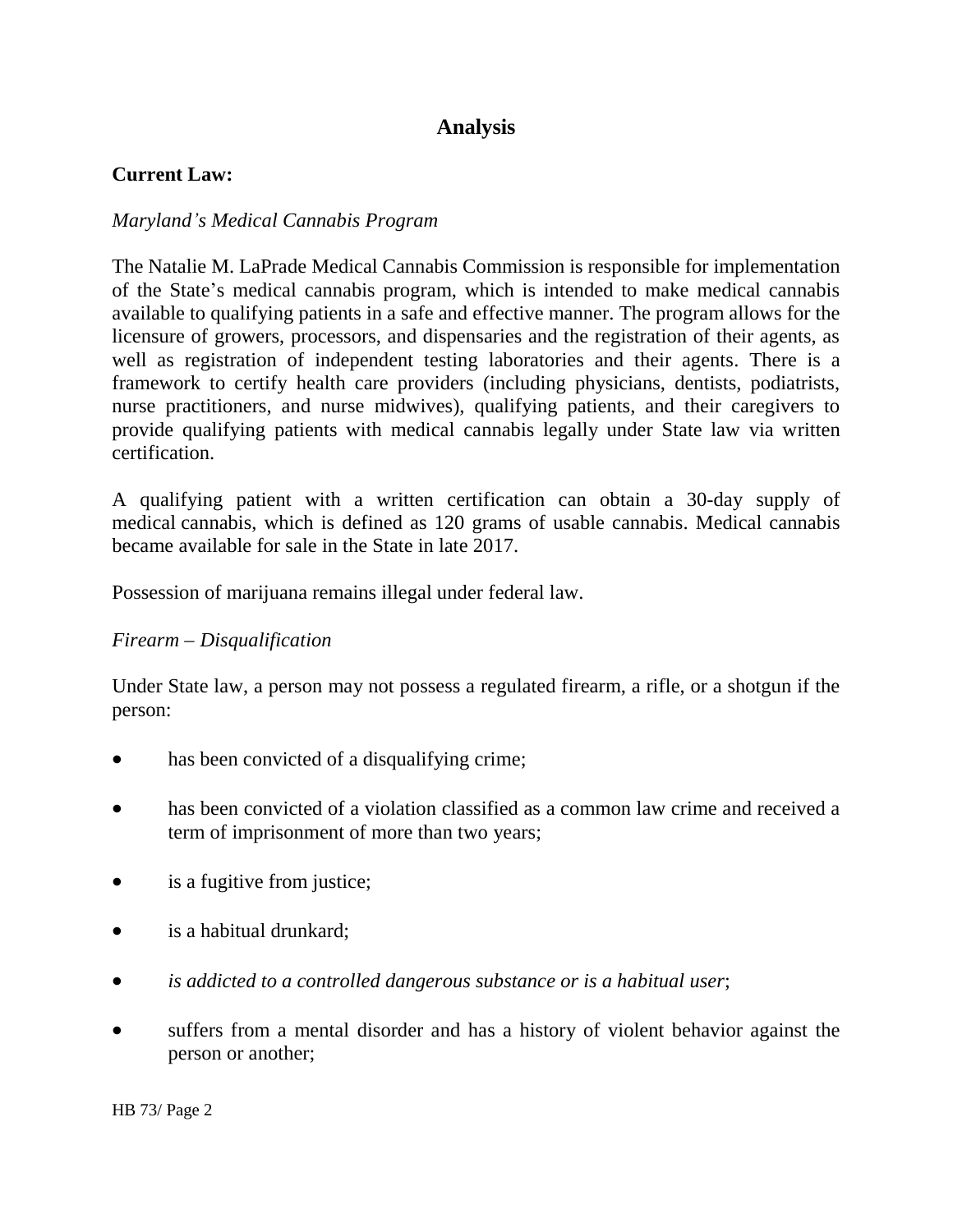- has been found incompetent to stand trial;
- has been found not criminally responsible;
- has been voluntarily admitted for more than 30 consecutive days to a facility that provides treatment or other services for mental disorders;
- has been involuntarily committed to a facility that provides treatment or other services for mental disorders;
- is under the protection of a guardian of the person or property of a disabled person appointed by a court, except for cases in which the appointment of a guardian is solely a result of a physical disability;
- is a respondent against whom a current non ex parte civil protective order has been entered in this State or an order for protection has been issued by a court of another state or a Native American tribe and is in effect; or
- if younger than age 30 at the time of possession, has been adjudicated delinquent by a juvenile court for an act that would be a disqualifying crime if committed by an adult.

In addition, a person is prohibited from possessing a regulated firearm, a rifle, or a shotgun if the person was previously convicted of (1) a crime of violence; (2) a violation of specified controlled dangerous substances laws; or (3) an offense under the laws of another state or the United States that would constitute one of these crimes if committed in this State.

Generally, a violator is guilty of a misdemeanor and subject to maximum penalties of five years imprisonment and/or \$10,000 fine.

Under federal law, a person is prohibited from possession of a firearm if the person:

- has been convicted in any court of a crime punishable by imprisonment for a term exceeding one year (this does not include a State offense classified as a misdemeanor that is punishable by a term of imprisonment of less than two years);
- is a fugitive from justice;
- *is an unlawful user of or addicted to any controlled dangerous substance*;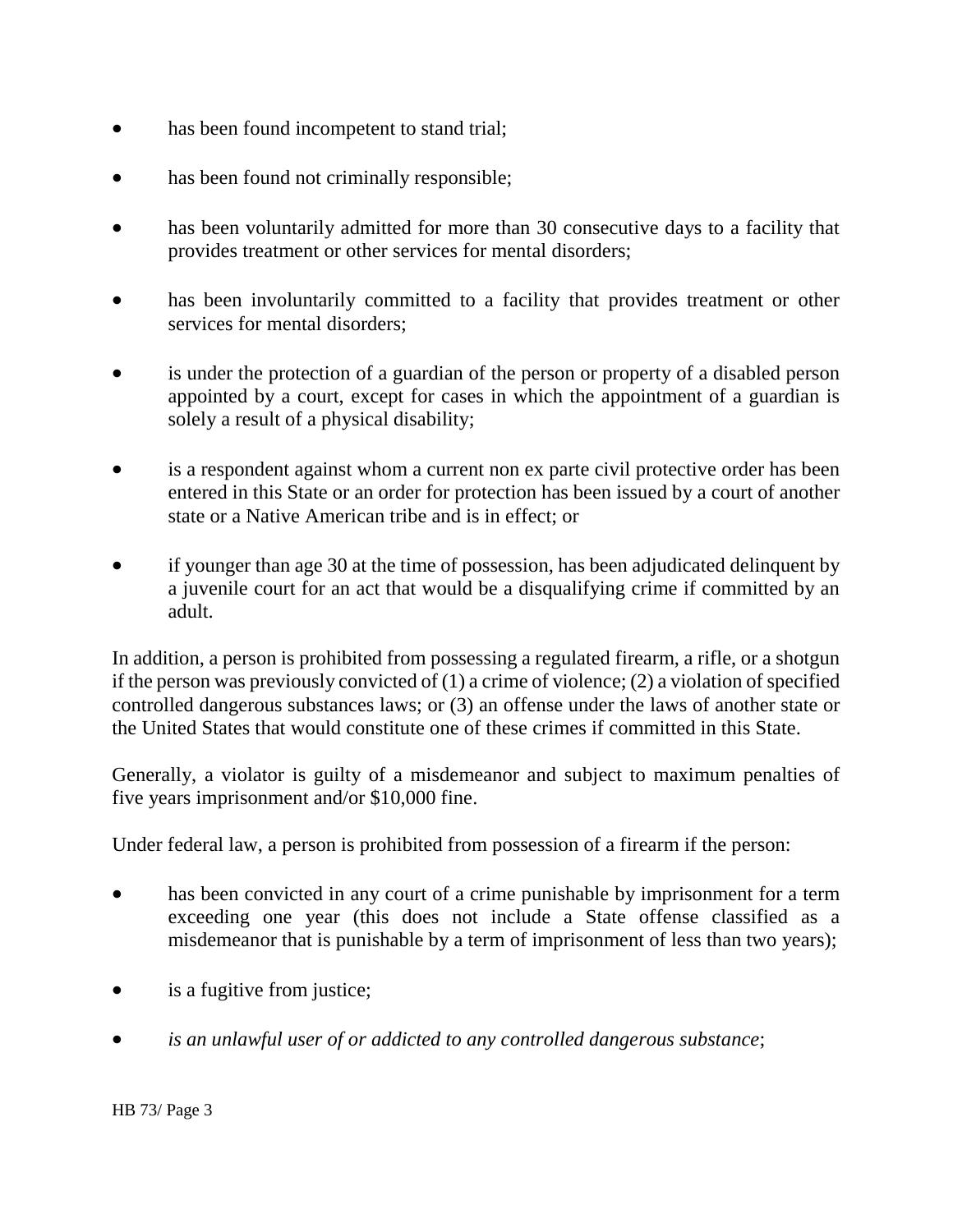- has been adjudicated as a mental defective or has been committed to a mental institution;
- is an alien that is illegally or unlawfully in the United States, or has been admitted to the United States under a nonimmigrant visa (with exceptions);
- has been dishonorably discharged from the U.S. Armed Forces;
- has, as a citizen of the United States, renounced citizenship;
- is, after a hearing, subject to a court order restraining that person from harassing, stalking, or threatening an intimate partner or child; or
- has been convicted in any court of a misdemeanor crime of domestic violence.

On conviction, a prohibited person that possesses a firearm is subject to imprisonment not exceeding 10 years or a \$250,000 fine or both.

### *Handgun Permit*

Generally, with certain exceptions, to be issued a handgun permit by the Secretary of State Police, an applicant (1) must be 18 or older; (2) must not have been convicted of a felony or misdemeanor for which a sentence of imprisonment for more than one year has been imposed or, if convicted, must have been pardoned or been granted relief under federal law; (3) must not have been convicted of a controlled dangerous substance violation and *must not presently be an addict*, *a habitual user of a controlled dangerous substance*, or an alcoholic; (4) must not exhibit a propensity for violence or instability, which may reasonably render possession of a handgun a danger to the applicant or another; (5) must have successfully completed, prior to application and each renewal, a specified firearms training course approved by the Secretary; (6) if younger than 30, must not have been committed to a facility for juveniles for longer than one year or adjudicated delinquent for a crime of violence, a felony, or misdemeanor that carries a statutory penalty of more than two years; and (7) must have a good and substantial reason to wear, carry, or transport a handgun. "Good and substantial reason" includes a finding that the permit is necessary as a reasonable precaution against apprehended danger.

**Background:** DSP advises that the firearm application includes a question regarding the use of medical cannabis. In 2019, DSP denied 35 applications due to responses to that question on the application.